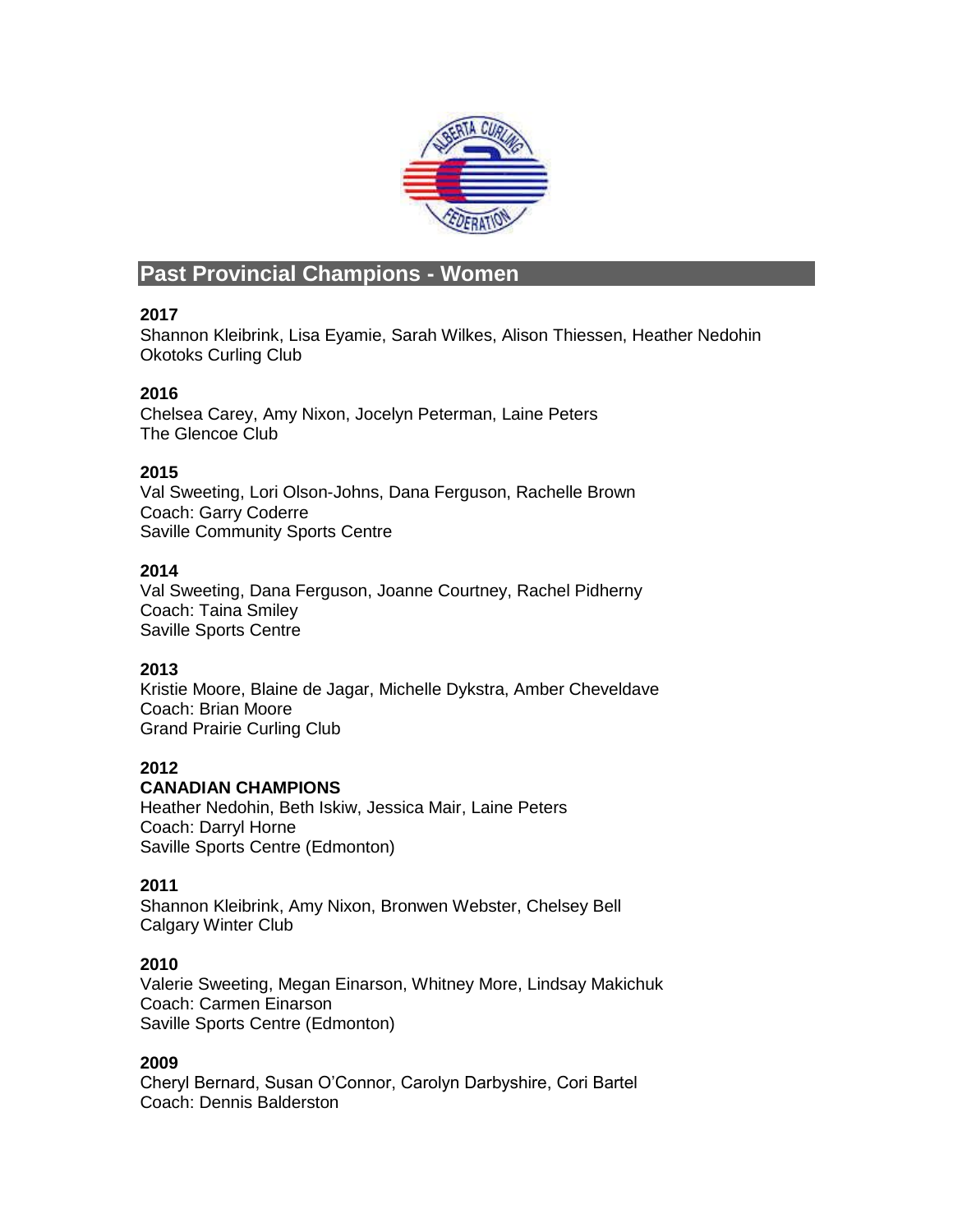Calgary Winter Club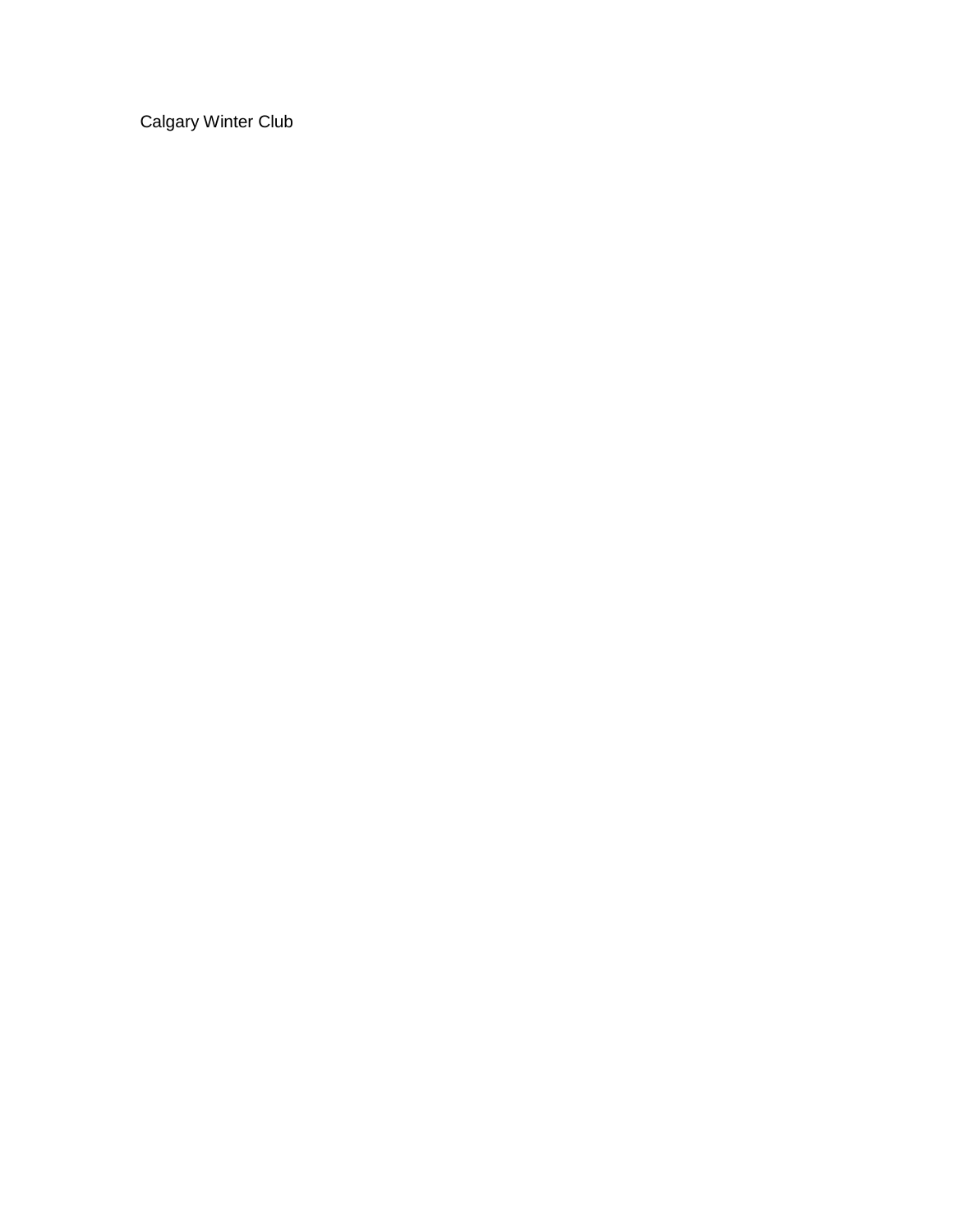Shannon Kleibrink, Amy Nixon, Bronwen Saunders, Chelsey Bell Coach: Stan Usselman & Brent Syme Calgary Winter Club

### **2007**

Cheryl Bernard, Susan O'Connor, Carolyn Darbyshire, Cori Bartel Coach: Dennis Balderston Calgary Winter Club

#### **2006**

Cathy King, Lori Amitstead, Raylene Rocque, Tracy Bush Coach: Randy Olson Saville Centre, Edmonton

#### **2005**

Cathy King, Lori Armitstead, Raylene, Rocque, Tracy Bush Coach: Randy Olson Saville Centre, Edmonton

#### **2004**

Shannon Kleibrink, Amy Nixon, Glenys Bakker, Stephanie Marchand Coach: Darryl Nixon Calgary Winter Club

### **2003**

Deb Santos, Jackie-Rae Greening, Brenda Bohmer, Kate Horne Edmonton, Avonair

#### **2002**

Cathy King, Lawnie MacDonald, Brenda Bohmer, Kate Horne Edmonton Ottewell

### **2001**

Renee Sonnenberg, Marcy Balderston , Tina McDonald , Karen McNamee **Sexsmith** 

#### **2000**

Heather Godberson, Carmen Barrack, Kristie Moore, Rona McGregor Edmonton Ottewell

#### **1999**

Renee Handfield, Marcy Balderston, Tina McDonald, Karen McNamee **Sexsmith** 

#### **1998**

#### **CANADIAN CHAMPIONS**

Cathy Borst, Heather Godberson, Brenda Bohmer, Kate Horne Edmonton Ottewell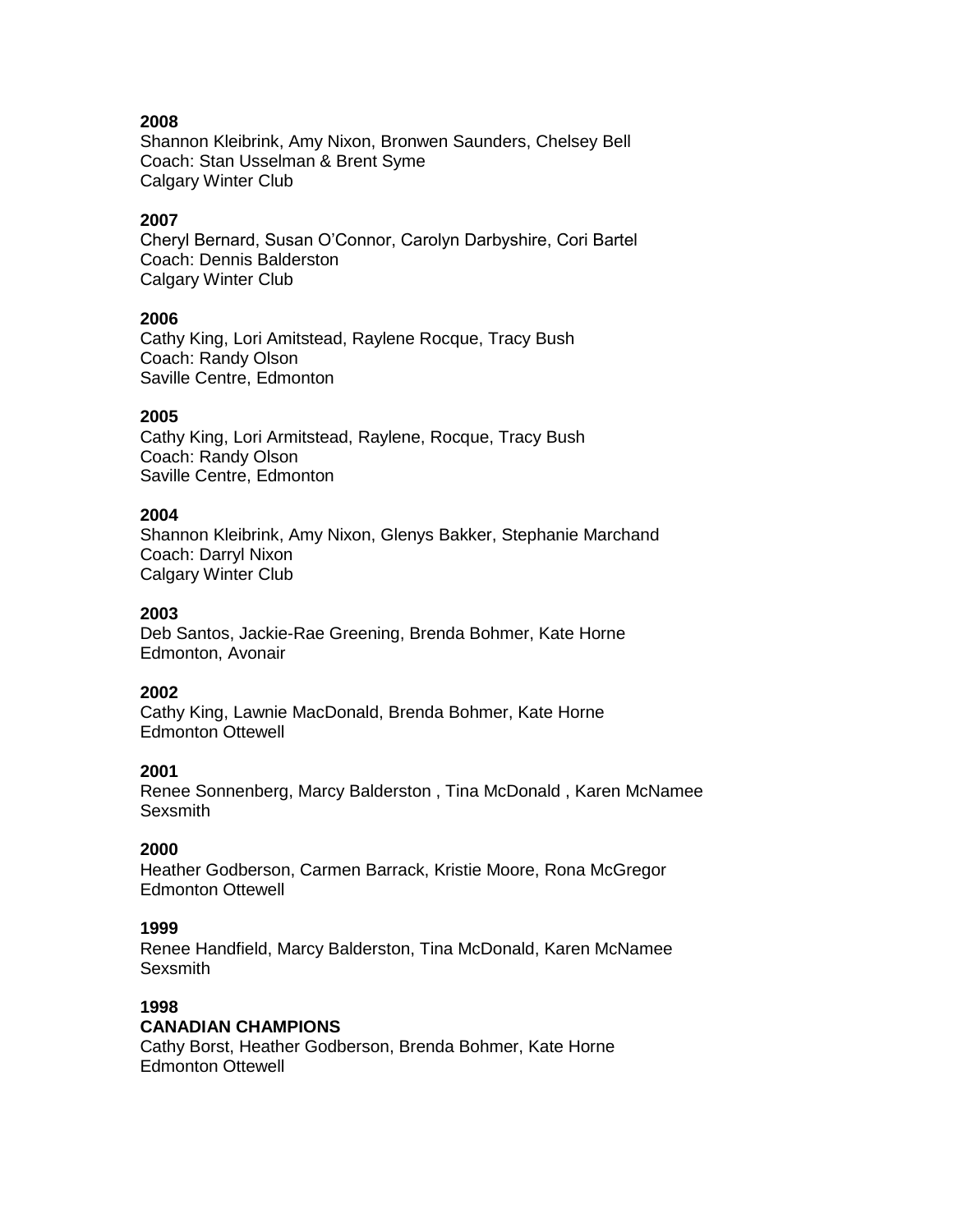Cathy Borst, Heather Godberson, Brenda Bohmer, Kate Horne Edmonton Ottewell

#### **1996**

Cheryl Kullman, Karen Ruos, Barb Sherrington, Judy Pendergast Calgary Winter

#### **1995**

Cathy Borst, Maureen Brown, Deanne Shields, Kate Horne Edmonton Ottewell

#### **1994**

Gloria Palinkas, Crystal McLeod, Charlene Robinson, Candy Taylor Grande Prairie

#### **1993**

Shannon Kleibrink, Sandra Jenkins, Sally Shigehiro, Joanne Wright Airdrie

### **1992**

Cheryl Bernard, Allison Earl, Barbara Davies, Beverlee Kellerman Calgary Glencoe

#### **1991**

Deborah Shermack, Jackie-Rae Greening, Diane Alexander, Leanne Usher Edmonton Avonair

#### **1990**

Deborah Shermack, Jackie-Rae Greening, Diane Alexander, Leanne Usher Edmonton Shamrock

#### **1989**

Deborah Shermack, Penny Ryan, Diane Alexander, Twyla Pruden Edmonton Shamrock

#### **1988**

Lil Werenka, Simone Handfield, Beverley Karasek, Kathy Bacon **Beaumont** 

#### **1987**

Karen Gould, Marcy Balderston, Tina Listhaeghe, Jarron Savill Grande Prairie

#### **1986**

Lil Werenka, Mabel Thompson, Karen Currey, Jean Slemko **Beaumont** 

### **1985**

Susan Seitz, Judy Lukowich, Judy Erickson, Betty McCracken Calgary North Hill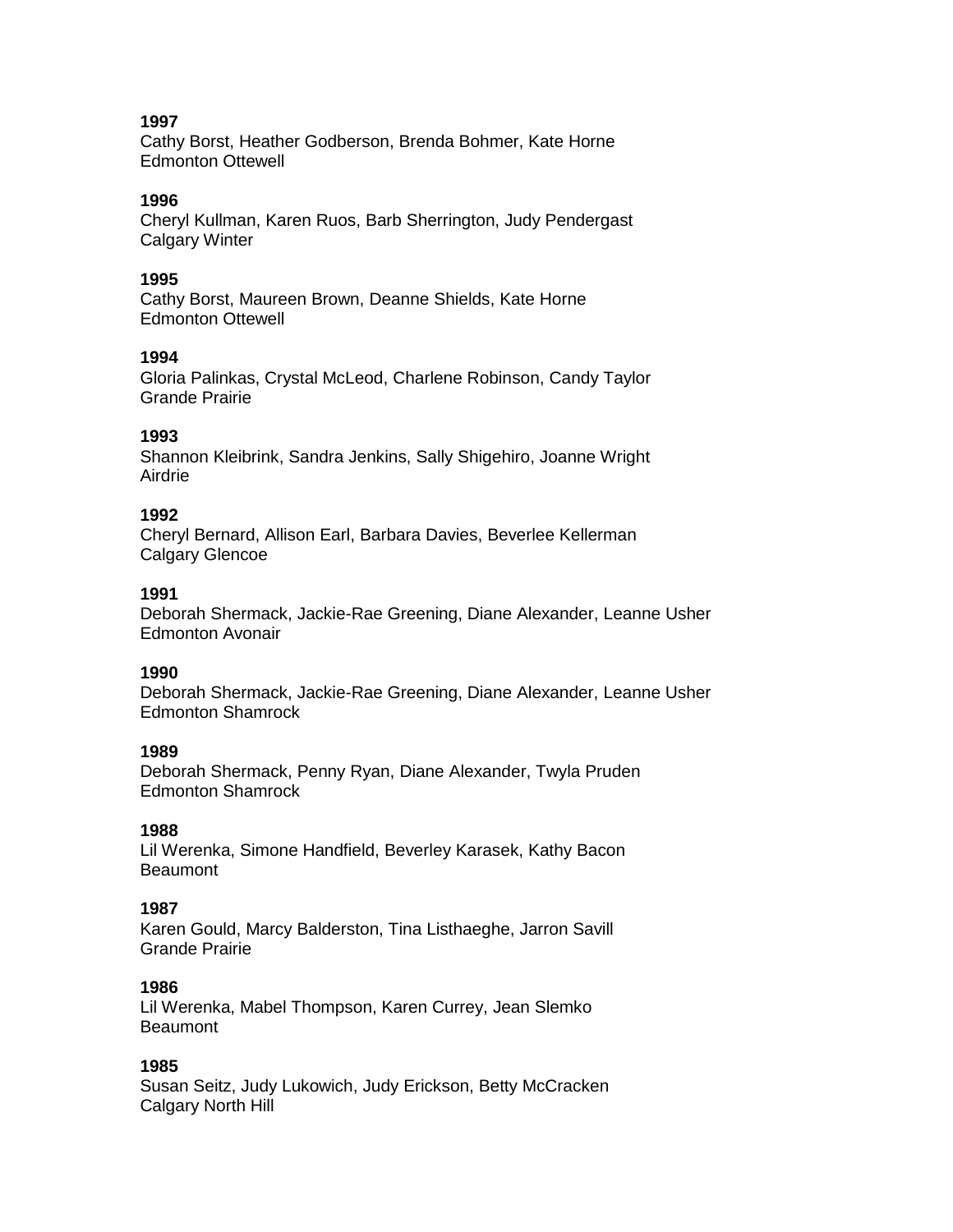Connie Bennet, Mavis Roland, Judy Carr, Betty Clarke Calgary North Hill

#### **1983**

Catherine Shaw, Christine Jurgenson, Sandra Rippel, Penny Ryan Edmonton Crestwood

#### **1982**

Catherine Shaw, Karen Jones, Sandra Rippel, Donna Martineau Edmonton Crestwood

# **1981**

## **CANADIAN CHAMPIONS**

Susan Seitz, Judy Erickson, Myrna McKay, Betty McCracken Calgary Club

### **1980**

Barbara Davis, Gayle Pilling, Jane Rempel, Lyn Harker Lethbridge

#### **1979**

Myrna McQuarrie, Barbara Davis, Gayle Pilling, Diane Summach Lethbridge

#### **1978**

Betty Cole, Liz Gemmell, Anne McGarvey, Shirley Fisk Edmonton Thistle

#### **1977**

#### **CANADIAN CHAMPIONS**

Myrna McQuarrie, Rita Tarnova, Barbara Davis, Jane Rempel Lethbridge

#### **1976**

Gale Lee, Jackie Spencer, Anne McGarvey, Liz Gemmell Edmonton Derrick

### **1975**

Sharon Grigg, Betty Booth, Gail Frandsen, Karen Love Medicine Hat

### **1974**

Marilyn Johnston, Elaine Souness, Irene Fielder, Marie Schultheiss St. Albert

#### **1973**

Betty Cole, Shirley Fisk, Bonnie Cessford, Sharon Grey Edmonton Thistle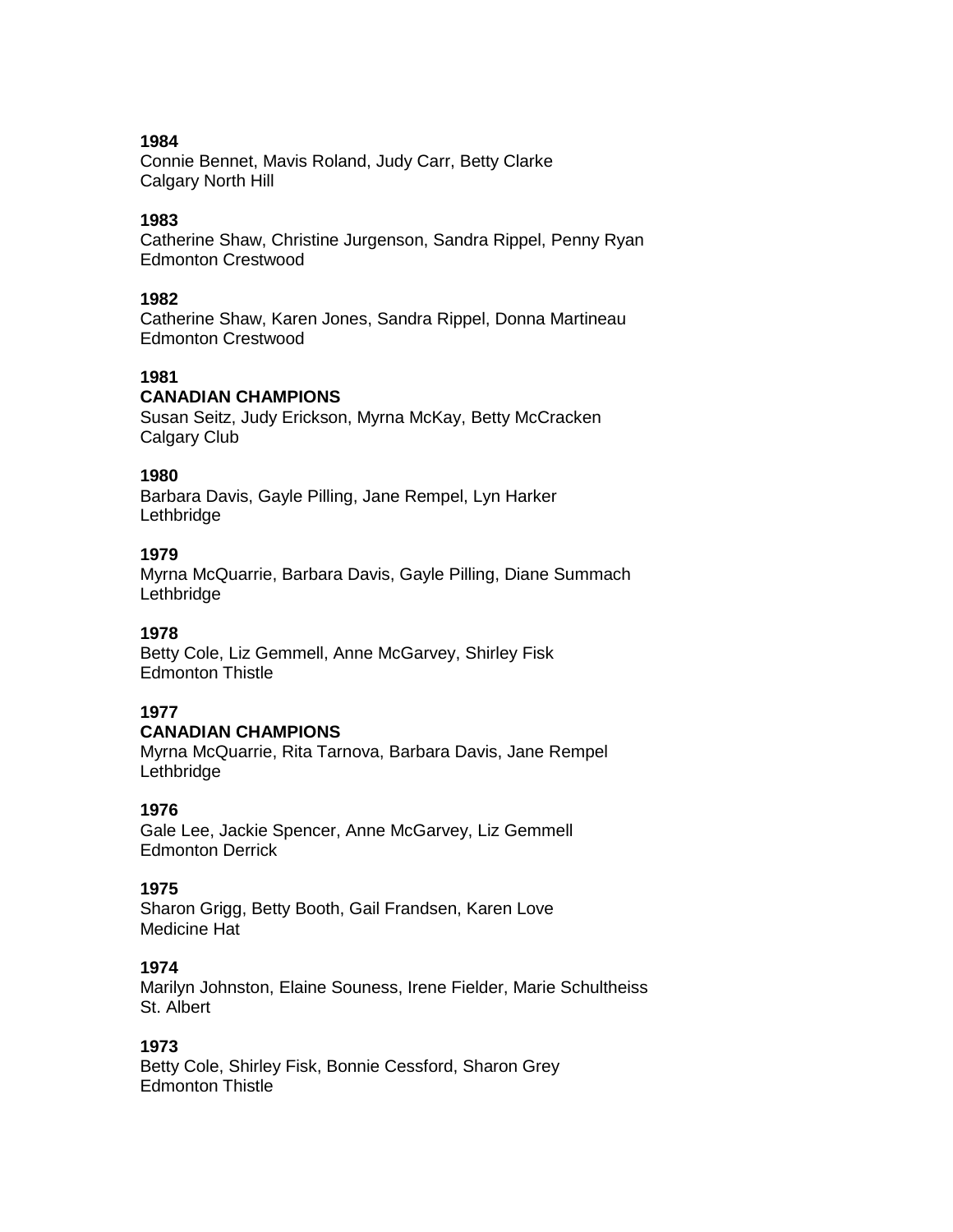Polly Beaton, Doreen DesHarnais, Jan Bingert, Terry Kope Medicine Hat

# **1971**

Kay Baldwin, Joyce Bucholz, Shirley Mitchell, Gladys Tanish Edmonton Granite

## **1970**

Betty Cole, Doris Olsen, Betty Jamison, Bonnie Cessford Edmonton Thistle

## **1969**

Simonne Flynn, Eleanor, Geddes, Jean Myrol, Fern Muirhead Medicine Hat

# **1968**

## **CANADIAN CHAMPIONS**

Hazel Jamison, Gale Lee, Jackie Spencer, June Coyle Edmonton Crestwood

### **1967**

Kay Berreth, Marge Rodger, Violet Salt, Evelyn Robertson Calgary Stampede

### **1966**

### **CANADIAN CHAMPIONS**

Gale Lee, Hazel Jamison, Sharon Harrington, June Coyle Edmonton Crestwood

### **1965**

Dorothy Thompson, Vivian Kortgaard, Ruth Hayes, Ila Watson Edmonton

### **1964**

Mickey Down, Sheila McKenzie, Bernice Ashlee, Joanne Bennett Dawson Creek

### **1963**

Vera Reed, Bernie McKenzie, Phllis Crist, Irene Halvorson Calgary Winter

### **1962**

Vera Reed, Bernie McKenzie, Phllis Crist, Irene Halvorson Calgary Winter

### **1961**

Dorothy Thompson, Ila Watson, Vivian Kortgaard, Ruth Hayes Edmonton